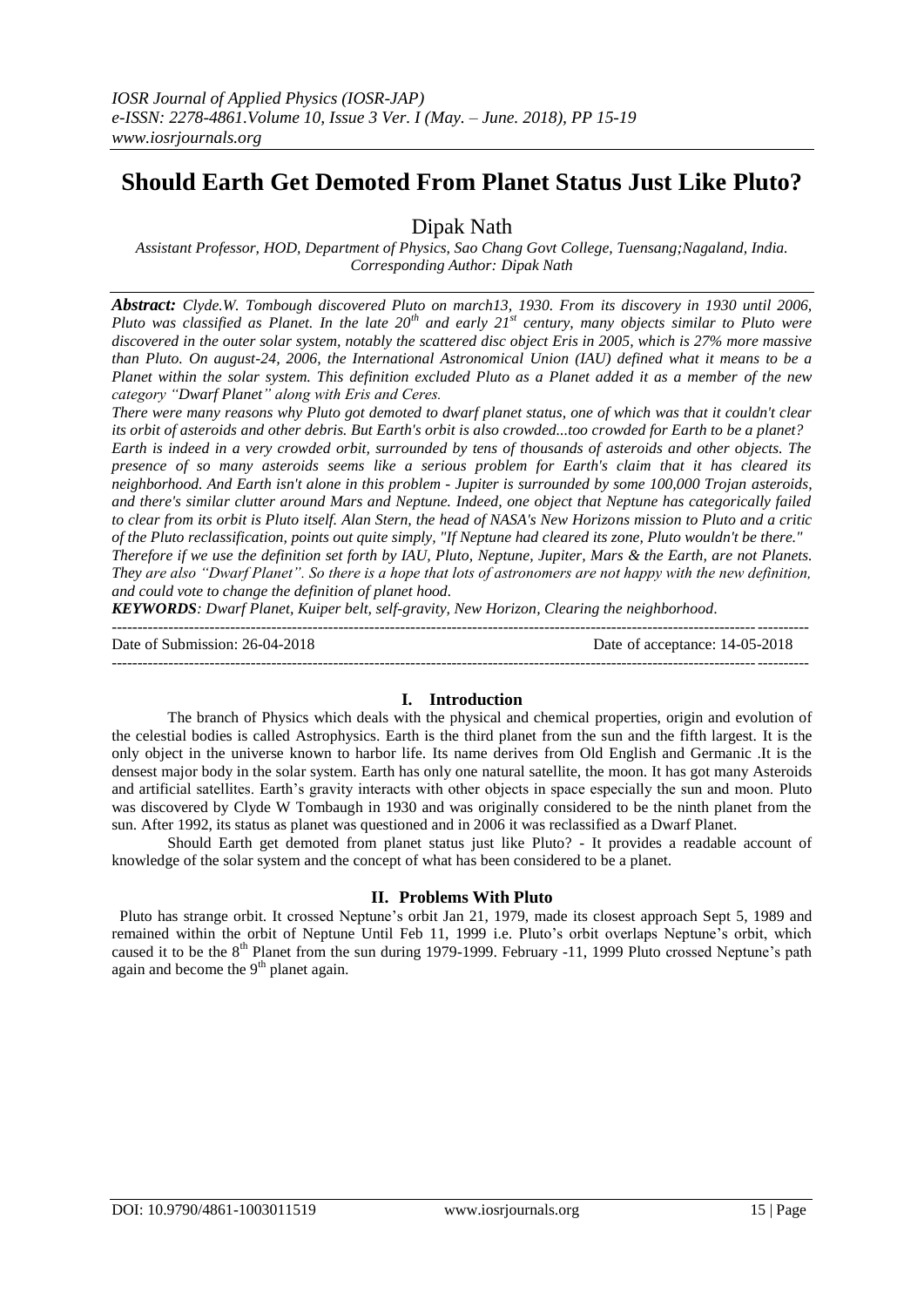

## **III. Is There A 1oth Planet**

Astronomers think they have discovered  $10<sup>th</sup>$  planet. In 2005, Mike Brown and his team discovered an object named Eris. Eris is larger, made of same ice/rock mixture and more massive than Pluto. Finding Eris caused other astronomers to talk about what makes a planet "A PLANET".

So if Pluto is a planet than there are other objects that may also be PLANETS within the kuiper belt.

## **IV. Comparison**

| PLUTO                                                                | <b>ERIS</b>                                                   |
|----------------------------------------------------------------------|---------------------------------------------------------------|
| 1. Mass: $(1.305 \pm 0.007) \times 10^{22}$ kg<br>2.Diameter:2390 km | 1. Mass: $(1.67\pm0.02)\times10^{22}$ kg<br>2.Diameter:2397km |
| 3. Density: $(2.03 \pm 0.06)$ g/cm <sup>3</sup>                      | 3.Density $(2.52 \pm 0.05)$ g/cm <sup>3</sup>                 |

# The candidates size-wise: Eris, Pluto, Ceres (and Earth)



## **V. Dilemma**

 With Eris being larger, made of the same ice/rock mixture and more massive than Pluto, the concept that we have nine Planets in the Solar system began to fall apart. What is Eris, Planet or Kuiper Belt Object? What is Pluto, for that matter? And also what about earth then?

## **VI. Astronomer's Decision**

Astronomers decided they would make a final decision about the definition of a planet at the  $26<sup>th</sup>$ General Assembly of the International Astronomical Union (IAU), which was held from August 14<sup>th</sup> to August 25<sup>th</sup>, 2006 in Prague, Czech Republic. The IAU passed a resolution defining planet in such a way as to exclude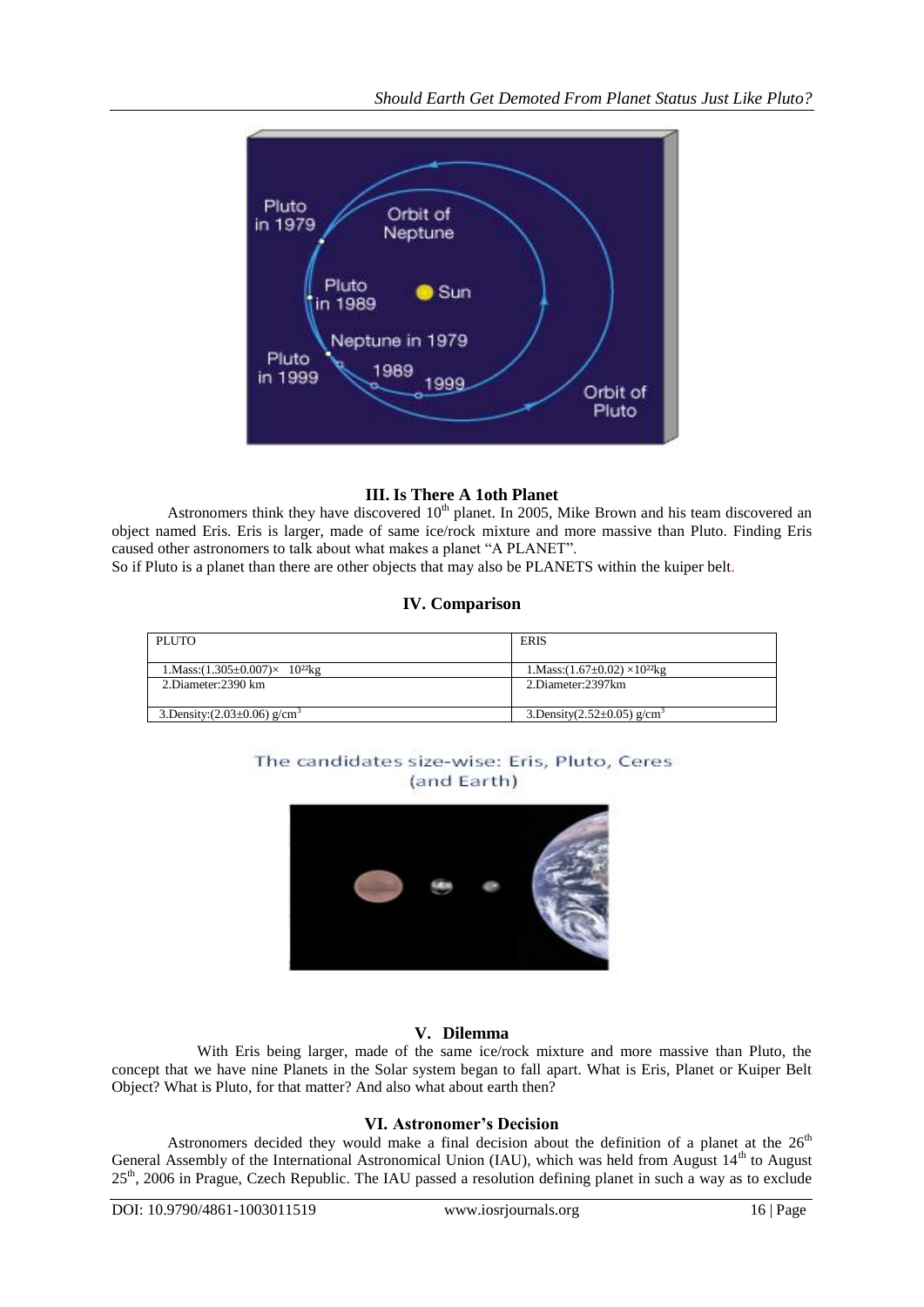Pluto and established a new class of objects in the solar system to be called "Dwarf Planet" which was deliberately designed to include Pluto.

According to them........

## (1) **A ["planet"](http://en.wikipedia.org/wiki/Planet) is a celestial body that:**

- (a) is in orbit around the Sun,
- (b) has sufficient mass for its self-gravity to overcome rigid body forces so that it assumes a hydrostatic equilibrium (nearly round) shape, and
- (c) has cleared the neighborhood around its orbit.

#### (2) **A ["dwarf planet"](http://en.wikipedia.org/wiki/Dwarf_planet) is a celestial body that:**

- (a) is in orbit around the Sun,
- (b) has sufficient mass for its self-gravity to overcome rigid body forces so that it assumes a hydrostatic equilibrium (nearly round) shape,
- (c) has not cleared the neighborhood around its orbit, and
- (d) is not a satellite.

(3) **All other objects**, except satellites, orbiting the Sun shall be referred to collectively as ["Small Solar System](http://en.wikipedia.org/wiki/Small_Solar_System_Body)  [Bodies"](http://en.wikipedia.org/wiki/Small_Solar_System_Body).

## **VII. Clearing Up the Neighborhood**

―Clearing up the neighborhood‖ means that the ‗Planet' has to be the dominant gravitational body in its orbit around the sun and there are no other bodies of comparable size other than its natural satellites. As planets form, they become the dominant gravitational body in their orbit in the solar system. As they interact with other smaller object, they either consume them or sling them away with their gravity. Pluto is only 0.07 times the mass of the other objects in its orbit. The earth, in comparison, has 1.7 million times the of the other objects in its orbit.

## **VIII. Pluto's Demotion Knocks the Planetary Status of Earth**

As Pluto does not meet the 3<sup>rd</sup> criteria of Planet hood, IAU on august-24, 2006 declared Pluto as ―Dwarf Planet‖. Earth is also unable to fulfill all three criteria laid by IAU for planethood like Pluto.. So there is a big question on the planet status of Earth.

## **IX. Problem with Earth**

Earth is indeed in a very crowded orbit, surrounded by tens of thousands of asteroids and other objects. Recently Asteroid 2005 YU55 passed within 0.85lunar distances from the Earth on 8 November 2011 which reflects that Earth fails to clear it's neighborhood. . Asteroid 2016 H03, first spotted on April 27, 2016 by the Pan-STARRS 1 asteroid survey telescope on Haleakala,Hawaii, is a companion of Earth, too distant to be considered a true satellite . As it orbits the Sun, *2016 H03* appears to circle around Earth as well. The object is beyond the [Hill sphere](https://en.wikipedia.org/wiki/Hill_sphere) of Earth and the Sun exerts a much stronger pull on it than Earth does. Although it is too distant to be considered a true [natural satellite](https://en.wikipedia.org/wiki/Natural_satellite) of Earth, it is the best and most stable example to date of a [near-](https://en.wikipedia.org/wiki/Near-Earth_object)[Earth companion,](https://en.wikipedia.org/wiki/Near-Earth_object) or [quasi-satellite.](https://en.wikipedia.org/wiki/Quasi-satellite)

Since 2016 H03 loops around our planet, but never ventures very far away as we both go around the Sun, we refer to it as a quasi-satellite of Earth", said Paul Chodas, manager of [NASA's](https://en.wikipedia.org/wiki/NASA) Center for [Near-Earth](https://en.wikipedia.org/wiki/Near-Earth_Object)  [Object](https://en.wikipedia.org/wiki/Near-Earth_Object) (NEO) Studies at the [Jet Propulsion Laboratory](https://en.wikipedia.org/wiki/Jet_Propulsion_Laboratory) in [Pasadena, California](https://en.wikipedia.org/wiki/Pasadena,_California)

As it loops around Earth indicating that Earth has not cleared the neighborhood around its orbit. Not only this, there are lots of example in support of the above statement.

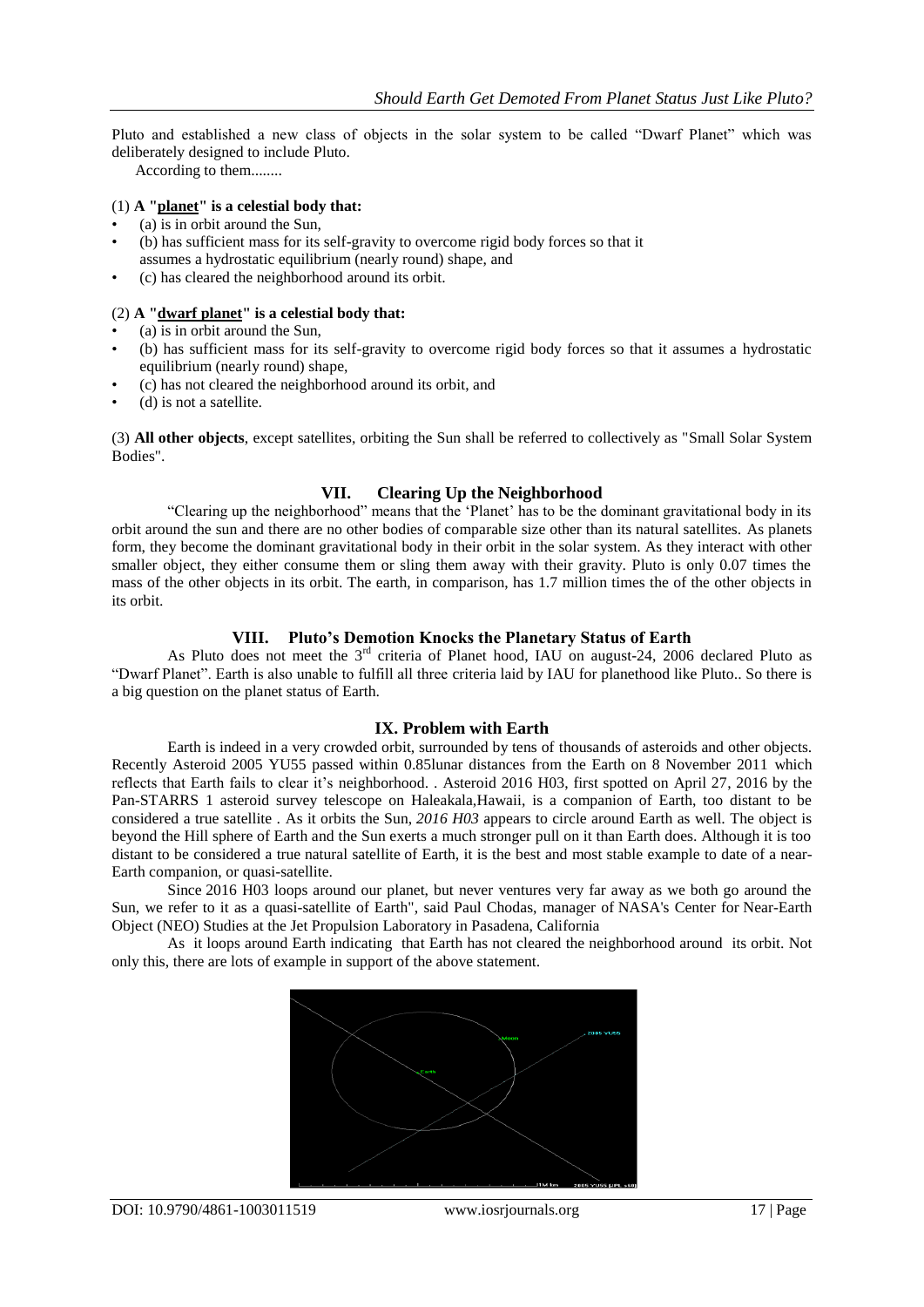#### **X. Controversy**

Every 228 years Pluto crosses inside of Neptune, so technically speaking it does not clear it's neighborhood. But also means that Neptune does not clear its own neighborhood. Mars & Jupiter do not clear neighborhood as they interface with Asteroids and the Earth actually orbits the sun with thousands of Asteroids. So the earth does not clear its own neighborhood.

If we use the definition set forth by IAU, Pluto, Neptune, Jupiter, Mars & the Earth, are not Planets. They are also "Dwarf Planet". So there is a hope that lots of astronomers are not happy with the new definition, and could vote to change the definition of planethood.

#### **XI. Steven Scoters' Idea**

Thankfully, there's a very simple way out of this. We've been talking a lot about the sheer number of objects around Earth and Jupiter, but let's instead consider those objects relative to the planets themselves. Pluto, for instance, is just *.077* times the mass of all the other objects in its orbit, meaning it makes up roughly 8% of the mass found in its orbit. Earth, on the other hand, is 1.7 million times the mass of all the other objects in its orbit. Earth may be cluttered, but all the asteroids around it amount to less than nothing.

This figure is known as the planetary discriminant, an idea put forward by astrophysicist Steven Soter as a simple way of measure just how clean a planet's orbital neighborhood really is. As it turns out, Earth has the cleanest neighborhood of any planet, with Venus the closest behind with 1.35 million. Jupiter is the next cleanest, with a planetary discriminant of 625,000. As it happens, Neptune has the smallest discriminant, at just 24,000. So then, Earth is definitely a planet, and the argument for its demotion rather resoundingly falls apart.

#### **XII. Conclusion**

Even though there is controversy regarding the planethood status of earth but the idea forwarded by Astrophysicist Steven Soter made us understand to happily admit that the Earth should not get demoted from planet status just like Pluto. Also Pluto is not a planet because the barycenter of the Pluto/Charon system is above the surface of Pluto. Therefore Charon has such a large gravitational influence on it that they are actually a binary pair, Earth does not suffer this issue with asteroids 2016 H03, so its status as a planet is safe. The IAU didn't include a strict cut-off for how clean a neighborhood has to be for an object to be considered a planet. Obviously, when the gap between the least clean planet and the cleanest dwarf planet is separated by a factor of more than 72,000, there isn't much need for one. So, barring the discovery of something very unusual in the outer reaches of our solar system (like, for the sake of argument, [the Oort Cloud planet Tyche\)](http://io9.com/#%215704871/gigantic-hidden-planet-could-be-hurling-comets-at-the-rest-of-the-solar-system) that would seriously blur the line in terms of what it means to clear one's orbit, we can safely say that Earth is definitely a planet, Pluto is definitely a dwarf planet, and only one of them is capable of keeping its neighborhood clean.

#### **References**

- [1]. Steven Soter (2007). "What is a Planet?" The Astronomical Journal 132 (6).
- [2]. Williams, David R.(1 September 2004). "Earth Fact Sheet" NASA Retrieve 9 August 2010<br>[3]. Pidwirny, Michael (2 February 2006) "Surface area of our planet covered by oceans and
- Pidwirny, Michael (2 February 2006) "Surface area of our planet covered by oceans and continents (Table80-1).University of British Columbia, Okanagan. Retrieved 26 November 2007.
- [4]. Allen, Clabon Walter; Cox,Arthur N(2000). Allen's Astrophysical Quantities. Springer.p.296.ISBN 0-387-98746- 0. Retrieved 17 August 2010.
- [5]. ―Age of Earth‖ U.S. Geological Survey.1997. Archived from the original on 23 December 2005. Retrieved January 2006
- [6]. "IAU 2006 General Assembly: Result of the IAU Resolution Votes". IAU 24 August 2006. Retrieved 2009-10-23.
- [7]. Staff (7 August 2007). "Useful Constants" International Earth Rotation and Reference Systems service. Retrieved 23 September 2008.
- [8]. Robert Roy Britt (August 24, 2006). "Scientists Decide Pluto's no longer a Planet". MSNBC .Retrieved 2007-09- 08.
- [9]. Hamilton, Calvin J.(February 12,2006) "Dwarf Planet Pluto". Views of the Solar system. Retrieved January 10, 2007.
- [10]. Croswell,Ken (1997). Planet Quest: The epic Discovery of Alien Solar Systems. New York: the free Press. P 43. ISBN 978-684- 83252-4.
- [11]. ―Planetary Linguistics‖ archived from the original on December! 7, 2007. Retrieved June 12, 2007.
- [12]. Thérèse, Encrenaz (2004).The Solar System (Third ed.). Springer. pp. 388–390. [ISBN](https://en.wikipedia.org/wiki/International_Standard_Book_Number) [3-540-00241-3.](https://en.wikipedia.org/wiki/Special:BookSources/3-540-00241-3)
- Zeilik, Michael A.; Gregory, Stephan A. (1998). Introductory Astronomy & Astrophysics (4th ed.). Saunders College Publishing. p. 67. [ISBN](https://en.wikipedia.org/wiki/International_Standard_Book_Number) [0-03-006228-4.](https://en.wikipedia.org/wiki/Special:BookSources/0-03-006228-4)
- [14]. Moskowitz, Clara (2006-10-18). ["Scientist who found '10th planet' discusses downgrading of Pluto".](http://news-service.stanford.edu/news/2006/october18/mbrown-101806.html) Stanford News. Retrieved 2008-08-23
- 
- [15]. ["Pluto loses status as a planet".](http://news.bbc.co.uk/1/hi/world/5282440.stm) BBC. 2006-08-24. Retrieved 2008-08-23.<br>[16]. Burchfield, Joe D. (1990). Lord Kelvin and the Age of the Earth. University [16]. Burchfield, Joe D. (1990). Lord Kelvin and the Age of the Earth. University of Chicago Press. pp. 13–18. [ISBN](https://en.wikipedia.org/wiki/International_Standard_Book_Number) [978-0-226-08043-7](https://en.wikipedia.org/wiki/Special:BookSources/978-0-226-08043-7)
- [17]. Arnett, Bill (16 July 2006). ["Earth".](http://nineplanets.org/earth.html) The Nine Planets, A Multimedia Tour of the Solar System: one star, eight planets, and more. Retrieved 9 March 2010.
- [18]. Russell, Jeffrey B. ["The Myth of the Flat Earth".](http://www.asa3.org/ASA/topics/history/1997Russell.html) American Scientific Affiliation. Retrieved 14 March 2007.;
- [19]. Choi, Charles Q. (27 July 2011). ["First Asteroid Companion of Earth Discovered at Last".](http://www.space.com/12443-earth-asteroid-companion-discovered-2010-tk7.html) [Space.com.](https://en.wikipedia.org/wiki/Space.com) Retrieved 27 July 2011.
- [20]. .Connors, Martin; Wiegert, Paul; Veillet, Christian (27 July 2011). ["Earth's Trojan](http://www.nature.com/nature/journal/v475/n7357/full/nature10233.html) Asteroid". [Nature.](https://en.wikipedia.org/wiki/Nature_(journal)) **475** (7357): 481– 83. [Bibcode:](https://en.wikipedia.org/wiki/Bibcode)[2011Natur.475..481C](http://adsabs.harvard.edu/abs/2011Natur.475..481C)
- [21]. Whitehouse, David (21 October 2002). ["Earth's little brother found".](http://news.bbc.co.uk/1/hi/sci/tech/2347663.stm) BBC News. Retrieved 31 March 2007.